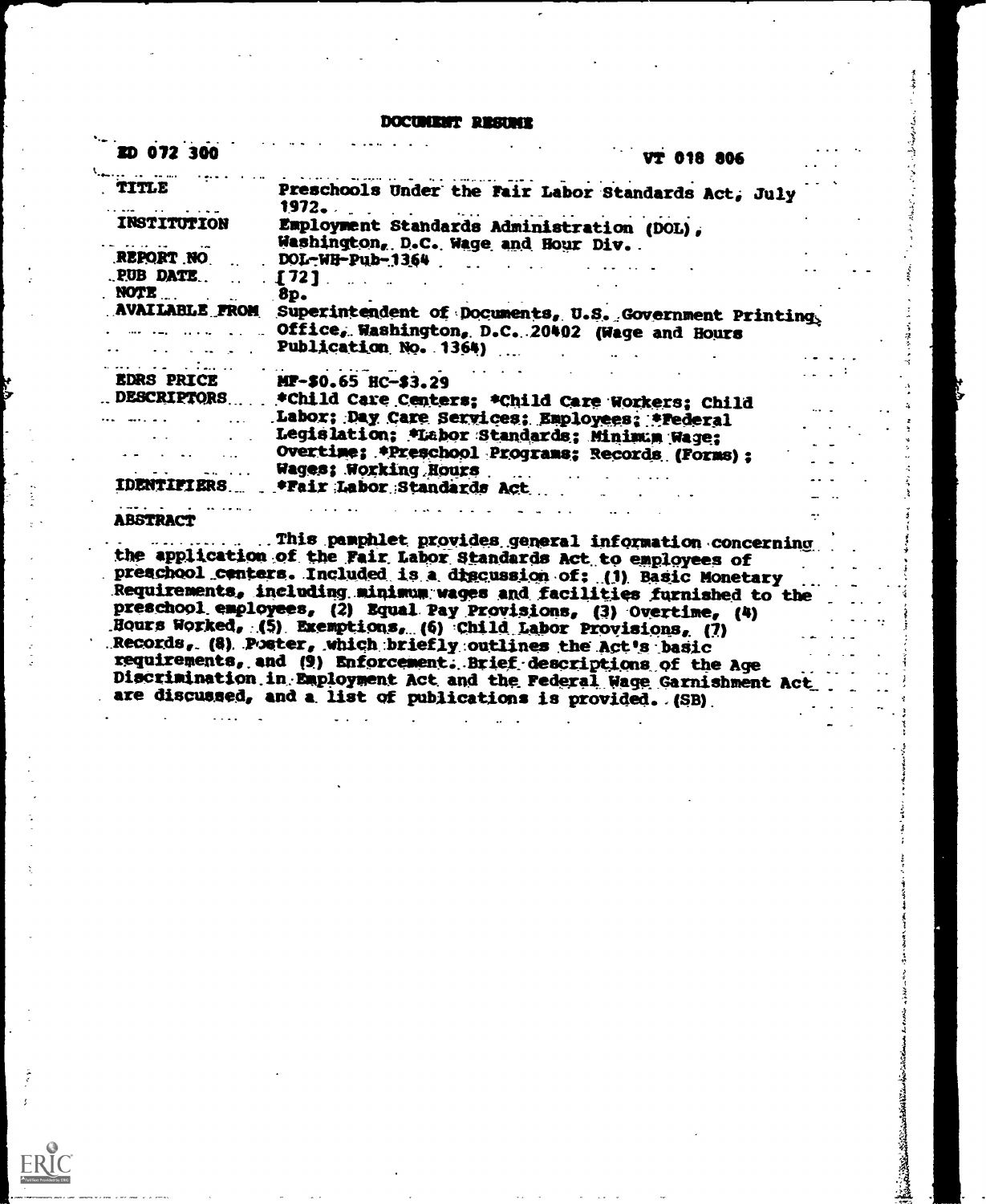$\hat{\alpha}$ 

 $\ddot{\cdot}$ 

## **PRESCHOOLS**

ころいいかん あるか

 $\overline{1}$ 

 $\vec{z}$ 

 $\mathcal{A}_k$  is  $\mathcal{A}_k$  $\ddot{\phantom{a}}$ 

Į,  $\frac{1}{2}$ 

アルティー はげききをうめ

ばっけいちゅう うちきょく なましょう すきばくこくき

U.S. OEPARTMENT OF HEALTH.<br>
EQUCATION & WELFARE<br>
OFFICE OF EQUCATION<br>
THIS DOCUMENT HAS BEEN REPRO-<br>
DUCED EXACTLY AS RECEIVED FROM<br>
THE PEPSON OR DRSANIZATION DRIG-<br>
INATING IT POINTS OF VIEW OR OPIN.<br>
INATING IT POINTS O

**CATION POSITION OR POLICY** 

SCOPE OF INTEREST NOTICE The ERIC Facility has a

to:

In our judg<br>isalso of in<br>h

oroo

, this d est to the cl ed to the right, In 05

# **UNDER** THE FAIR LABOR **STANDARDS ACT JULY 1972**

**CHINE RATIFOL**  ł

**U.S. DEPARTMENT OF LABOR Employment Standards Administration Wage and Hour Division** Washington, D.C. 20210

**WH Publication 1364** 

VT018806

**ERIC**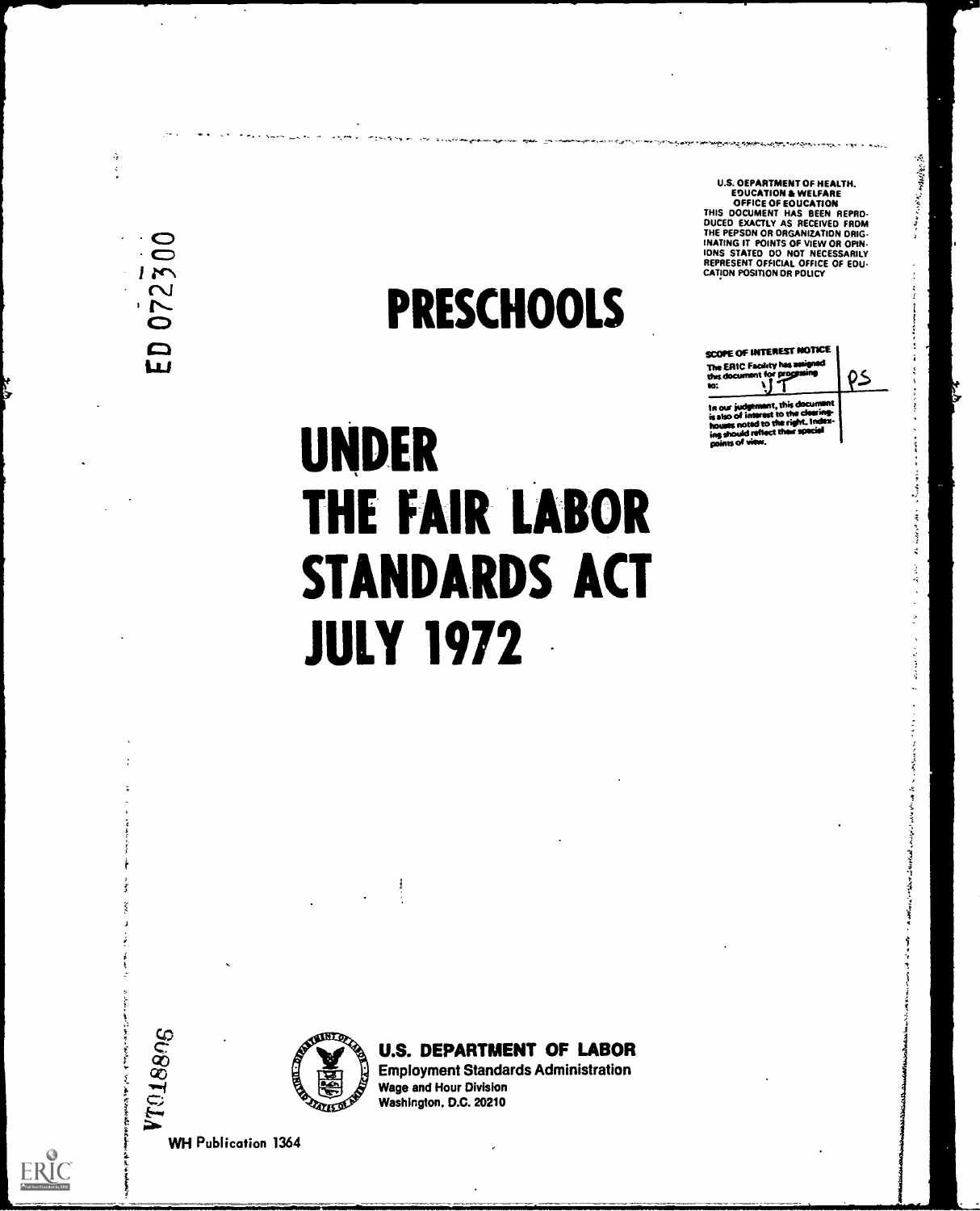#### U. S. DEPARiMENT OF LABOR Employment Standards Administration Wage and Hour Division Washington, D. C. 20210

## PRESCHOOLS UNDER THE FAIR LABOR STANDARDS ACT

The Fair Labor Standards Act contains minimum wage, equal pay, maximum hours, overtime pay, recordkeeping requirements, and child labor standards. This pamphlet provides general information concerning the application of th

The Act is administered by the U. S. Department of Labor's Wage and Hour Division. If you have specific questions about the statutory requirements, consult the nearest office of the Division for answers to your questions. Also, the Division's publications referred to herein may be obtained from any office of the Division.

#### GENERAL STATEMENT

The Education Amendments of 1972 (amending the Higher Education Act of 1965), which became effective on July 1, 1972, amended the Fair Labor Standards Act and extended enterprise coverage to all activities performed in con

This condition for coverage under the Act is met if the enterprise has two or more employees whose duties regularly include work related to ordering or receiving materials or supplies used in its operations such as food, b or otherwise working on such goods which have originated outside the State. (Note: Any establishment which has as its only regular employees the owner and his/her immediate family is not considered an enterprise under the

A preschool is any enterprise as discussed above which provides for<br>the care and protection of infants or preschool children outside their<br>own homes during any portion of a  $24$ -hour day. The term "preschool"<br>includes any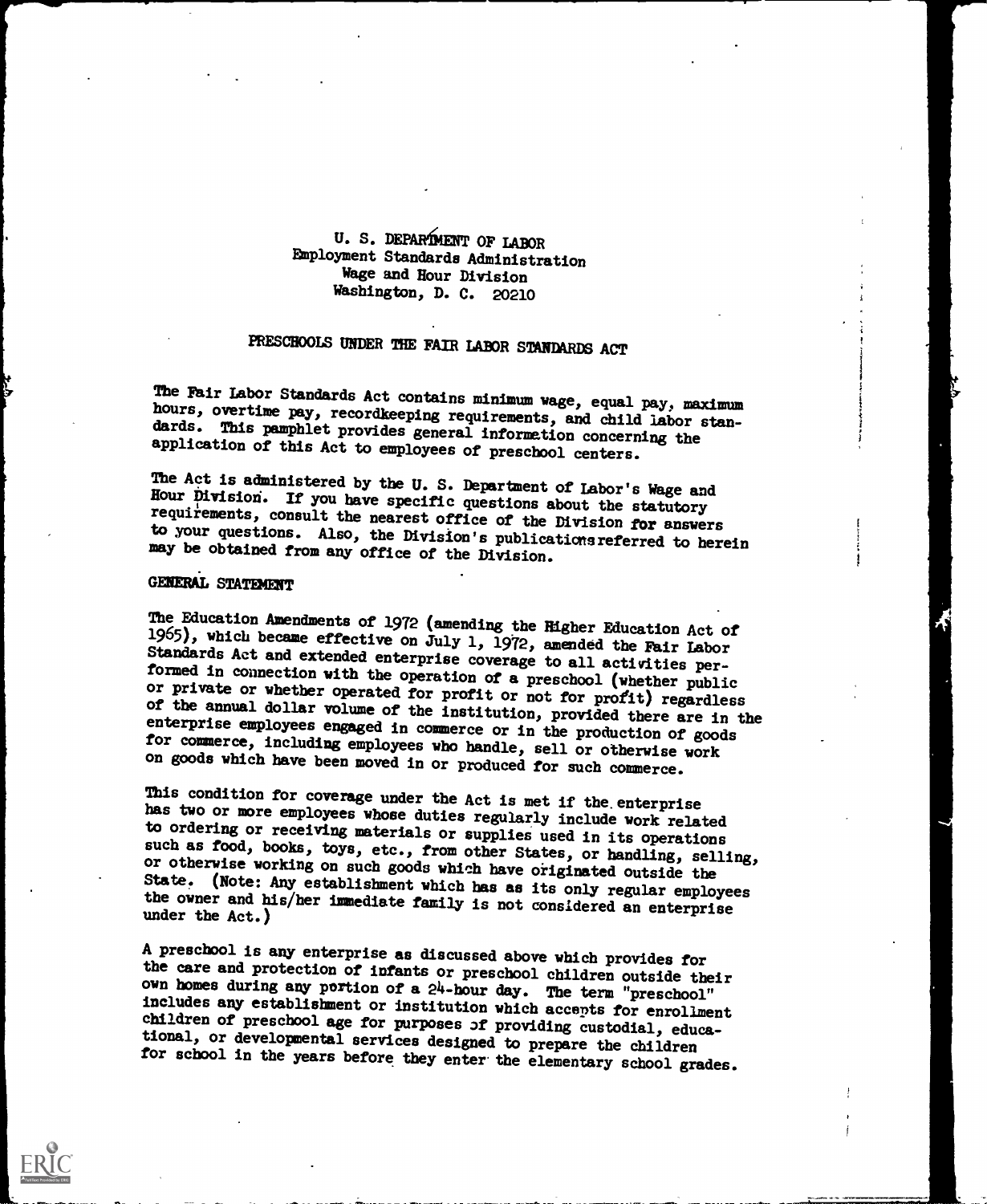This includes day care centers, nursery schools, kindergartens, head start programs and any similar facility primarily-engaged in the care and protection of preschool children.

Employees of preschools employed at central locations where the operations of the centers are administered or serviced and whose work involves duties in connection with the operation of the centers are within the coverage of the Act. For example, coverage extends to clerical workers performing duties in connection with the purchasing or distribution of supplies or equipment for the centers, and to mechanics servicing vehicles or other equipment used in the centers' operations.

Volunteer services: Individuals who volunteer their services, usually on a part-time basis, to a preschool not as employees or in contemplation of pay are not considered employees within the meaning of the Act. For example, mothers may assist in a preschool as a public duty to maintain effective services for their children, or fathers may drive a bus to take a group of children on a trip without creating an employer-employee relationship. On the other hand, a bookkeeper could not be treated as an unpaid volunteer bookkeeper for the employing institution in the same workweek in which he is also an employee.

 $\omega$ 

Nuns, priests, lay brothers, ministers, deacons, and other members of religious orders who serve pursuant to their religious obligations in a preschool operated by their church or religious order shall not be considered to be employees. However, the fact that such a person is a member of a religious order does not preclude an employee-employer relationship with a State or secular institution.

#### BASIC MONETARY REQUIREMENTS

Minimum wages: Employees of preschools must be paid the minimum wage established by the Fair Labor Standards Act. Currently this minimum wage is \$1.60 but new legislation is in the Congress establishing a higher rate. Employees in Puerto Rico must be paid the minimum rates established by the wage order applicable to the Education Industry.

Facilities Furnished to Employees of the preschool: 'Where meals, lodging, or other facilities are customarily provided for the benefit of the workers, their reasonable cost or fair value is considered as wages paid, under section  $3(m)$  of the Act. This section also provides that such costs shall not be included as part of wages to the extent that they are excluded therefrom by the terms of a bona fide collective bargaining agreement. The reasonable cost is defined in the Regulations, Part 531, as the actual cost to the employer without a profit.

(2)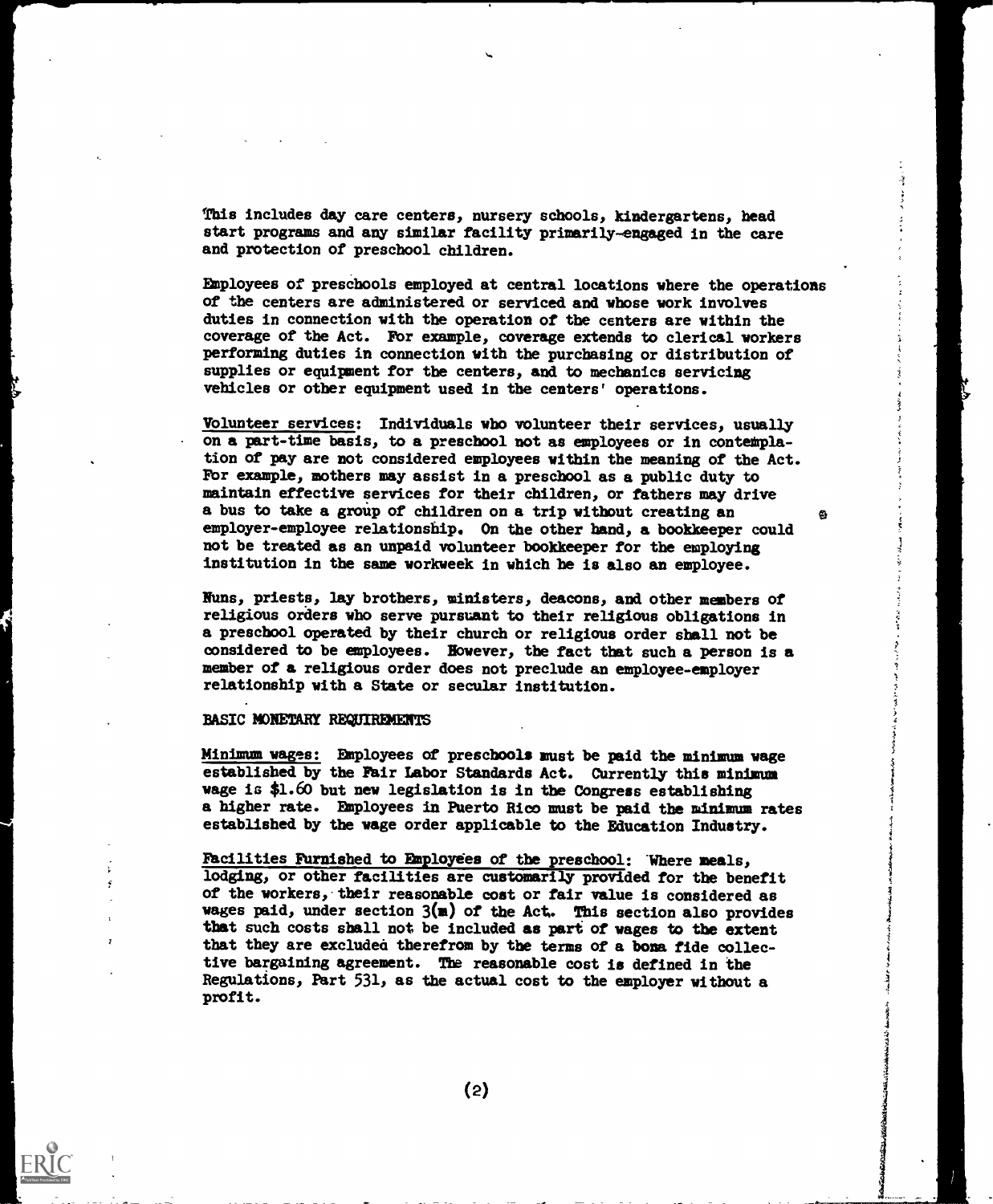The cost of facilities furnished by the employer primarily for the employer's benefit instead of the worker's, may not be included in computing wages. Fbr example, the cost of furnishing and laundering uniforms, where required by the employer or by the nature of the job, may not be charged to the employee where such charge would reduce the wages paid in any workweek below the required minimum wage.

#### EQUAL PAY PROVISIONS

Under the equal pay provisions of the Act, the employer may not discriminate on the basis of sex by paying employees of one sex at rates lower than he pays employees of the opposite sex in the same establish ment, for doing equal work on jobs requiring substantially equal skill, effort, and responsibility, which are performed under similar working conditions. All employees working within an. establishment in which employees are subject to the minimum wage provisions of the Act are entitled to the benefits of the equal pay provisions. Also entitled to the benefits of the equal pay provisions, are employees employed in bona fide executive, administrative, or professional capacities (including any employee employed in the capacity of academic administrative personnel or teacher in elementary or secondary schools), as defined in 29 CFR Part 541 even though otherwise exempt from the Act's minimum wage and overtime pay provisions.

Exceptions are provided under the Act where it can be shown that a wage differential is based on a seniority system, a merit system, a system measuring earnings by quantity or quality of production, or on any other factor other than sex.

An employer who is paying a wage differential in violations of the equal pay provisions of the Act may not reduce the wage rate of any employee in order to comply with these provisions. Wages withheld in violations of the equal pay provisions have the status of unpaid minimum wages or unpaid overtime compensation under the Act, and back wages due under the equal pay provisions are subject to the same methods of recovery as any other wages due under the Act.

The law prohibits any labor organization, or its agents, representing employees of an employer having employees subject to the minimum wage provisions of the Act, from causing or attempting to cause the employer to discriminate against an employee in violations of the equal pay provisions.

#### OVERTIME

The Fair Labor Standards Act requires the payment of at least one and one -half times the regular rate of pay to covered, nonexempt employees after 4o hours of work in a workweek. It does not require that an employee be paid each week. The employer may make his wage or salary

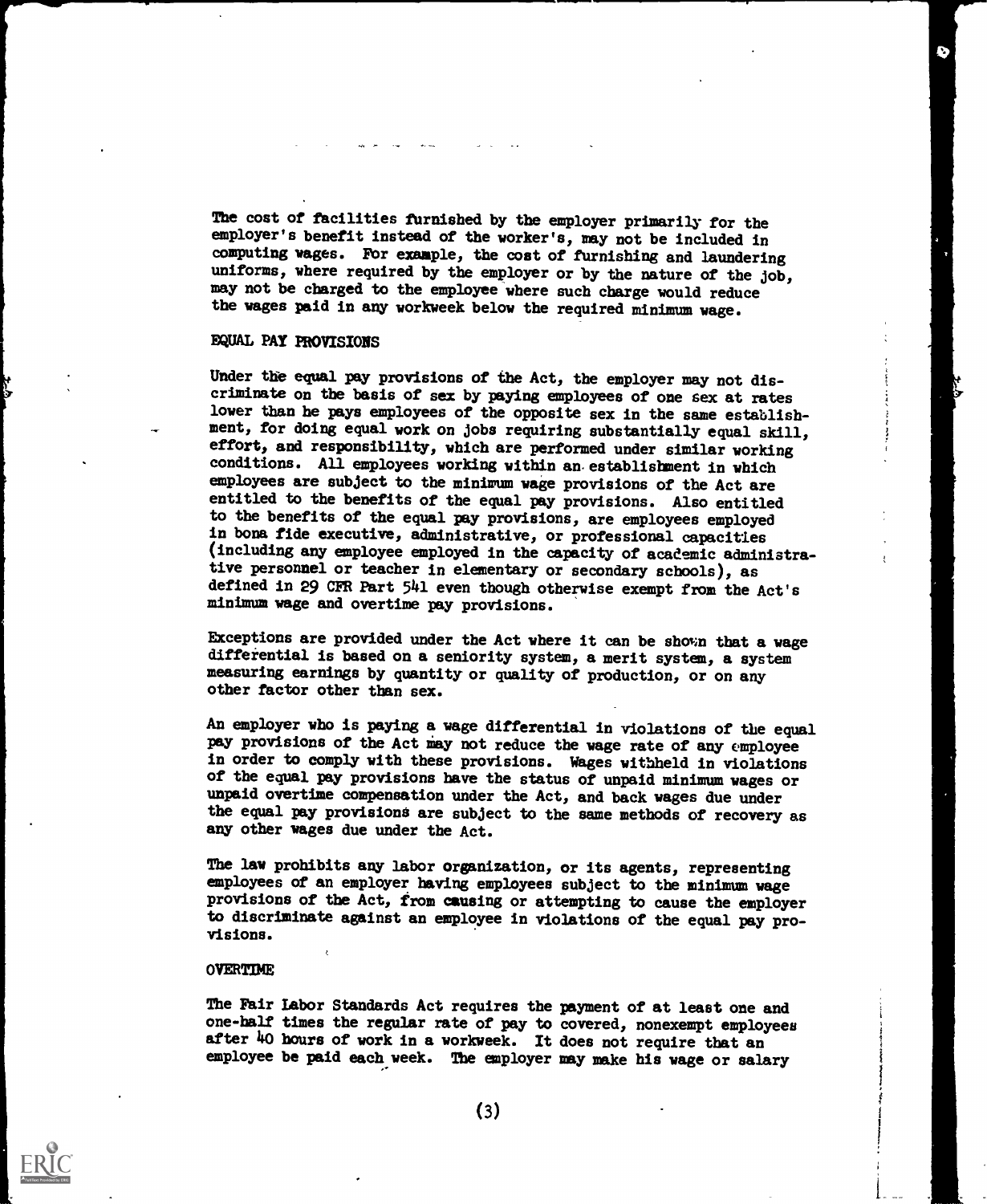payment at other regular intervals, such as every two weeks, every half month, or once a month. What the Act does require is that both minimum wage and overtime pay must be computed on the basis of hours worked each workweek standing alone. The employer cannot average the hours of work over two or more workweeks.

「大学のことをいくのかい こうかんかん こうきょう

Overtime pay must normally be paid on the pay day for the pay period in which it is worked. Overtime hours may not be accumulated and taken off at any time subsequent to the period in which it is worked.

Before overtime pay can be computed it is necessary to determine the employee's regular rate, since the Act requires payment for overtime hours at not less than one and one-half times the regular rate of pay. The regular rate of pay may not be less than the statutory minimum, and includes all remuneration for employment exce-,t certain payments excluded by the law itself.

The regular rate for an employee  $_{\rm p}$ aid solely on an hourly rate is the employee's hourly rate. One and one-half times this rate must be paid to covered, nonexempt employees after 40 hours of work in a workweek. For an employee who is paid a salary for a specified number of hours a week, the regular rate is obtained by dividing the weekly salary by the specified hours. One-half this rate is due the employee for each hour over 40 up to the specified number of hours, after which time and one-half the regular rate is due. If a salary is paid as straight time pay for whatever number of hours is worked in a workweek, and is large enough to provide pay at or above the minimum wage rate for the longest week worked by the employee, the regular rate is obtained by dividing the salary by the total hours worked each week. One-half this rate is due for all hours worked in excess of  $40$  in the workweek. If a salary is paid on other than a weekly basis, the weekly pay must ordinarily be determined in order to compute the regular rate and overtime pay. For instance, if the salary is paid for a half month, multiply the salary by 24 and divide the product by 52 to get the weekly equivalent. A monthly salary should be multiplied by 12 and the product divided by 52.

The Act does not require premium pay for Saturday, Sunday, or holiday work as such, or vacation or severance pay, or a discharge notice; nor does it set any limit on the number of hours of work by men or women 16 years of age or over. (For a more complete discussion on overtime compensation see WH Publication No. 1325 "Overtime Compensation".)

#### HOURS WORKED

An employee who is subject to the Act in any workweek must be paid in accordance with its provisions for all hours worked in that workweek. In general, hours worked includes all the time an employee is required to be on duty or on the employer's premises or at a prescribed workplace, and all the time during which he is suffered or permitted to work for the employer, including any work performed at home by clerical employees.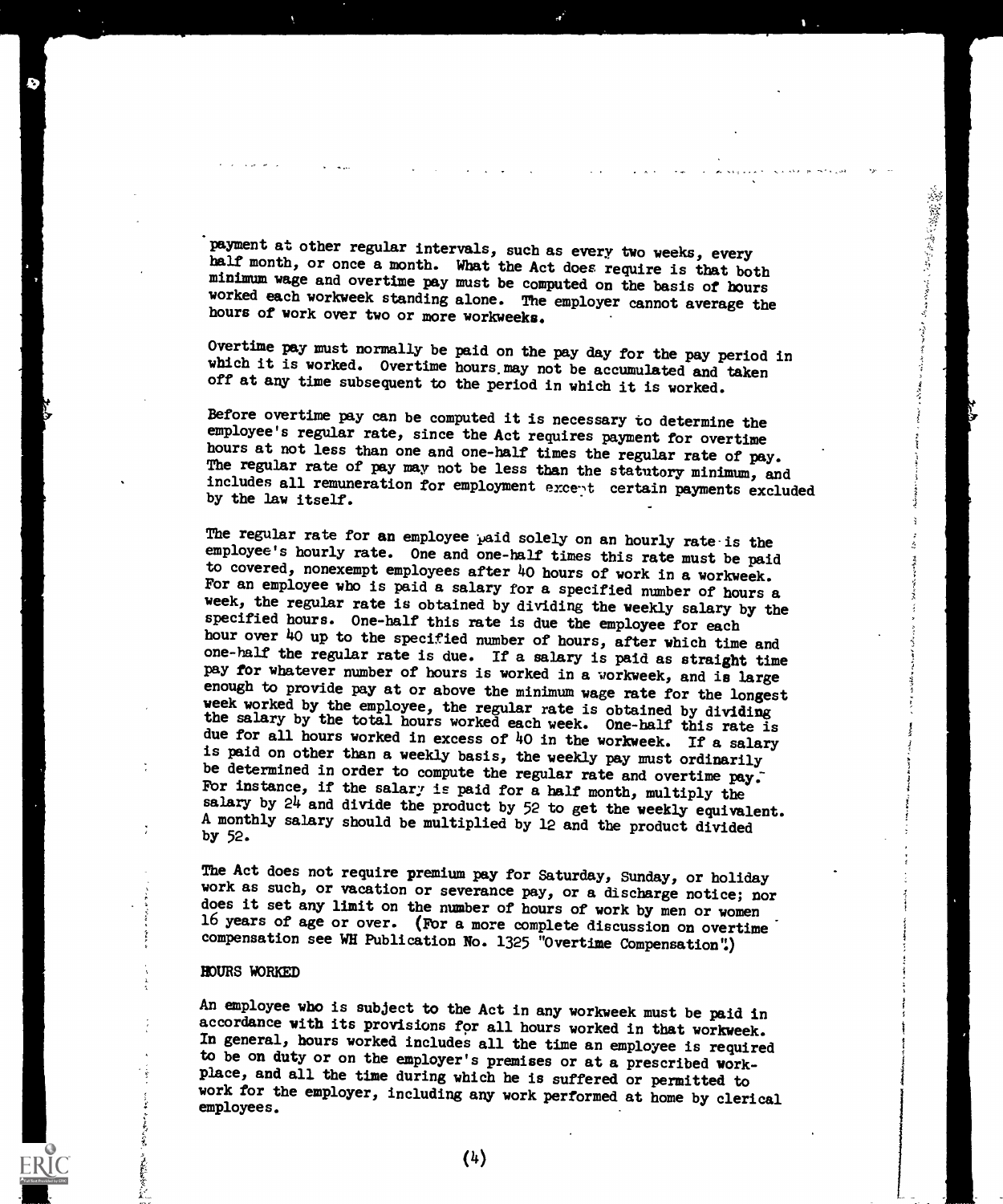#### EXEMPTIONS

Executive, administrative, and professional employees: Employees employed in a bona fide executive, administrative, or professional capacity (including any employee employed in the capacity of academic administrative personnel or teacher in elementary or secondary schools), as defined in Regulations, Part 541, are exempt from the minimum wage and hours provisions of the Act but are covered by the equal pay provisions.

#### CHILD LABOR PROVISIONS

The Act sets a basic 16-year minimum age for most occupations. An 18-year minimum applies to hazardous occupations, except in agriculture. A 16-year minimum age applies to agricultural employment during school hours and in hazardous agricultural occupations at any time. There is no minimum age for nonhazardous farm work outside school hours. Minors 14 and 15 years old may work outside school hours in a variety of nonmanufacturing and nonhazardous jobs for limited hours and under other specified conditions of work. Child Labor Bulletin No. 101 describes these standards. When both State and Federal laws apply, the higher standards prevail.

Employers are urged to obtain state age or employment certificates generally issued by public school officials to show that a minor is the legal age for the job.

#### RECORDS

Employers are required to keep records on wages, hours, and other items listed in the recordkeeping regulations (Regulations, Part 516). NO particular form of records is required. Time clocks are not required, but all hours worked each workday and the total hours worked each workweek must be recorded in some matter for nonexempt employees.

#### POSTER

The covered preschool must display a Notice to Employees where the employees may readily see it. This poster, which briefly outlines the Act's basic requirements, may be obtained free from the nearest office of the W-H Division.

ENFORCEMENT: Authorized representatives or the W-H Division may investigate and gather data regarding wages, hours, and other conditions and practices of employment. The Act provides these methods of recovering unpaid minimum and/or overtime wages:  $(1)$  the Administrator may supervise the payment of back wages; (2) in certain circumstances the Secretary of Labor may bring suit for back pay upon the written request of an employee; (3) an employee may sue for back wages and an additional sum as liquidated damages plus attorney's fees and court costs; and

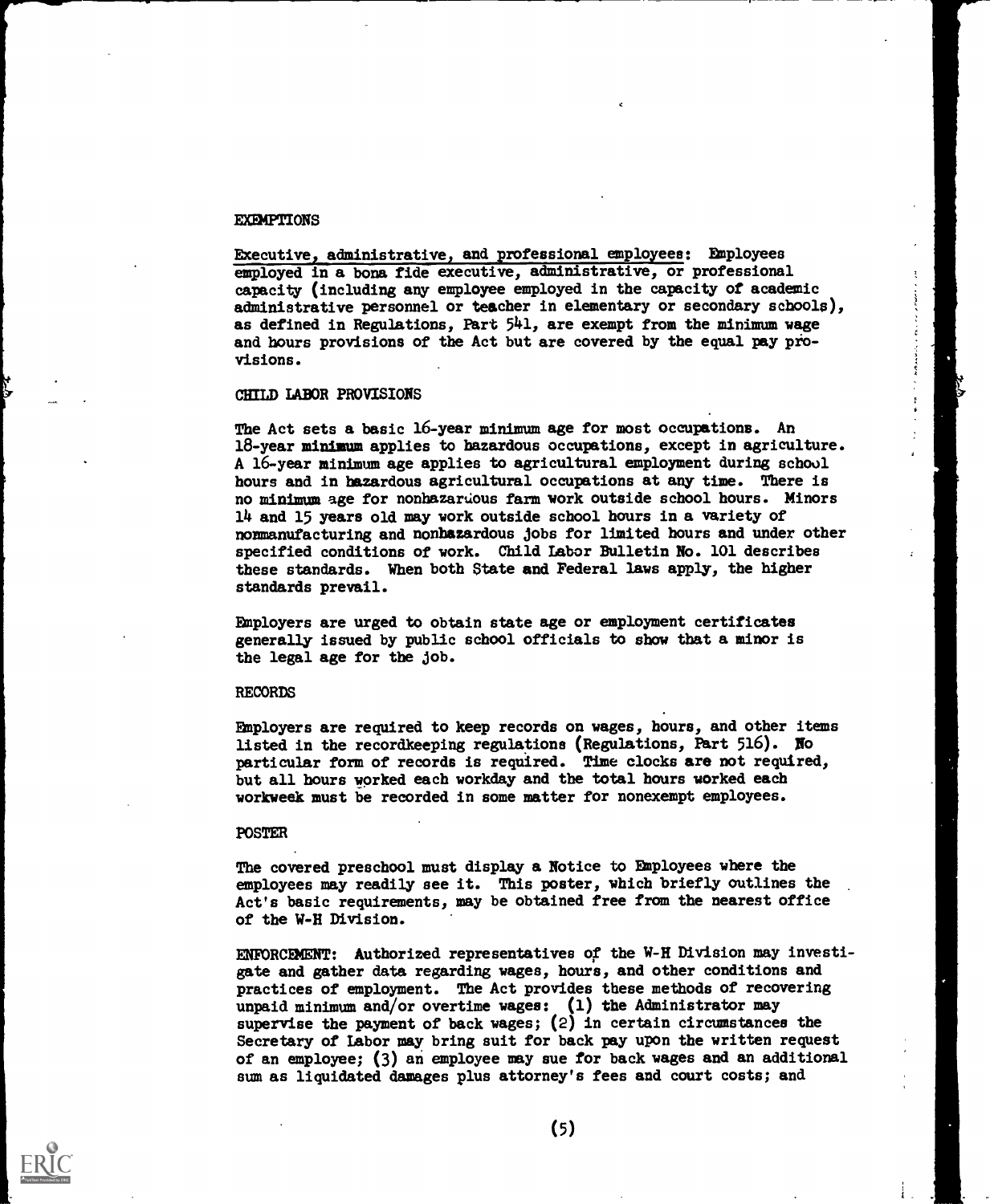(4) the Secretary of Labor may also obtain a court injunction restraining violations of the law, including the unlawful withholding of proper minimum wage and overtime pay.

It is a violation of the law to discharge or otherwise discriminate against an employee for filing a complaint or participating in a pro- ceeding under the law.

Willful violations may be prosecuted criminally and the violator fined up to \$10,000 on each count. A second conviction for such a violation may result in imprisonment.

A 2-year statute of limitations applies to the recovery of back wages except in the case of willful violations, in which case a 3-year statute of limitations would be applicable.

### THE AGE DISCRIMINATION IN EMPLOYMENT ACT

This Act (which is also enforced by the W-H Division) promotes the employment of the older worker based on ability rather than age; prohibits arbitrary age discrimination in employment; and helps employers and employees find ways to meet problems arising from the impact of age discrimination in employment, based on age, by employers of 25 or more persons in an industry affecting interstate commerce, employment agencies serving at least one such employer, and labor organizations with 25 or more members in an industry affecting interstate commerce.

Most individuals who are at least 40 bit less than 65 years of age are protected from age discrimination in matters of hiring, discharge, compensation, or other terms, conditions, or privileges of employment.

#### THE FEDERAL WAGE GARNISHMENT LAW

The Federal Wage Garnishment Law (Title III of the Consumer Credit Protection Act), effective July 1, 1970, sets restrictions on the amount of an employee's earnings that may be deducted in any one week through garnishment proceedings and on discharge from employment by reason of garnishment. When an employee's disposable earnings--the part remaining after deductions required by law are made--are more than \$64 a week, up to 25 percent of the disposable earnings may be garnished. Where the disposable earnings are \$64 or less, only the amount over \$48 may be garnished. This law does not change most garnishment procedures established by State law, nor does it annul or affect any provision of a State law that provides greater restrictions on garnishments than under Federal law.

LIST OF PUBLICATIONS

Fair Labor Standards Act Coverage under the Fair Labor Standards Act, WH Publication 1358